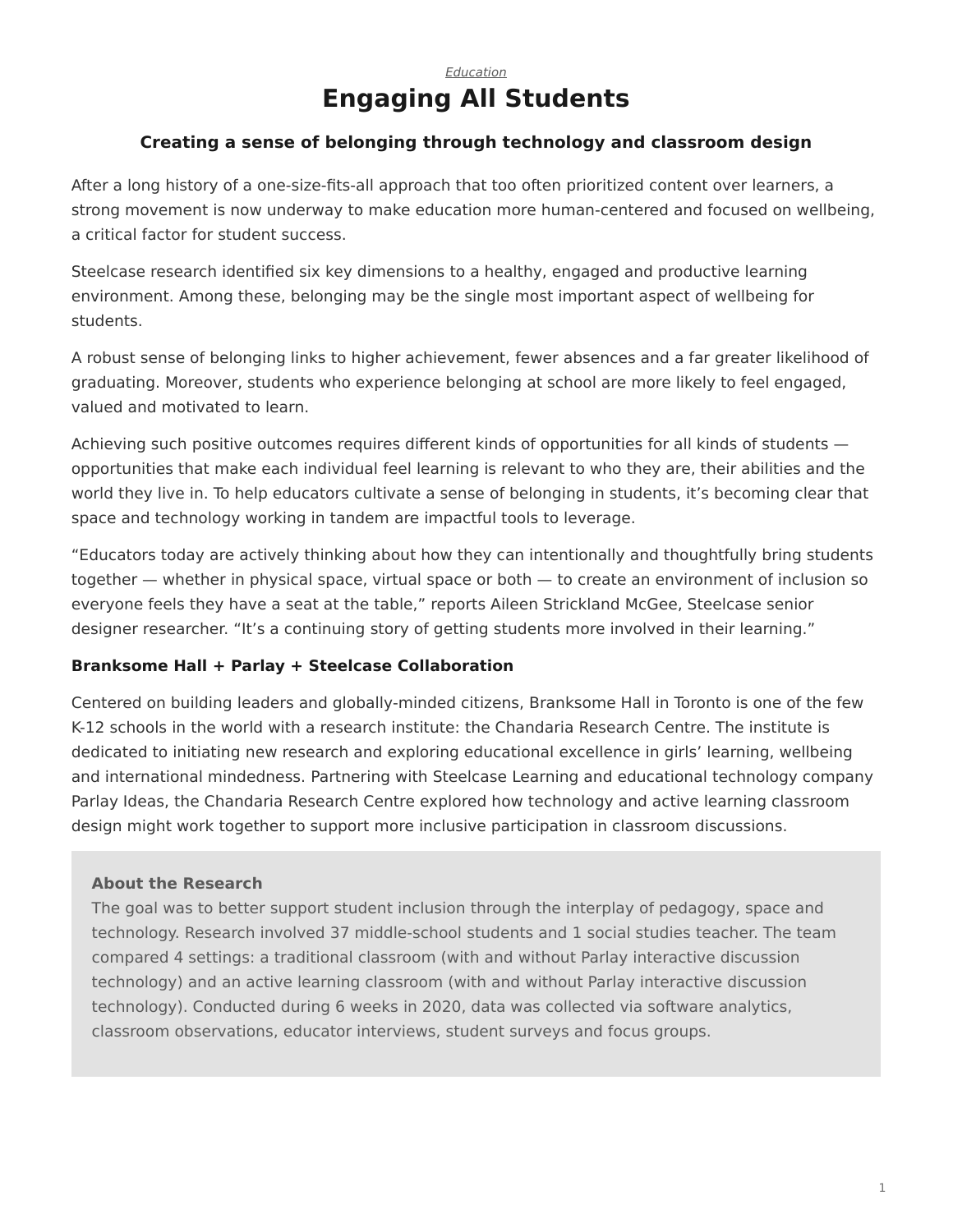View the full research report [here.](https://branksome.myschoolapp.com/ftpimages/757/download/download_6353139.pdf)

"An important part of the educational experience at Branksome Hall is how we come together as diverse beings and individuals to bring our own identities into a community," says Mira Gambhir, the school's head of Research + Diversity, Equity and Inclusion. "Because we consider wellbeing a lifelong pursuit, we want to ensure our students are well-prepared to be aware of their own individual needs, while also maintaining the wellbeing of the community. That relational connection is something that our school values very deeply.

## **"We want to ensure our students are well-prepared to be aware of their own individual needs, while also maintaining the wellbeing of the community."**

**MIRA GAMBHIR** | Head of Research + Diversity, Equity and Inclusion, Branksome Hall

"This study was important for us," she continues, "because it allowed us to explore how those relationships develop in deep conversations that require critical thinking in important areas for the 21st century."

To better understand the interplay and potential impact of the Parlay technology tool and the spatial design of a classroom, the research team investigated four different environments: a traditional classroom with and without Parlay technology as well as a Steelcase active learning classroom, also with and without Parlay.

The study revealed significantly higher student participation rates in the active learning classroom when compared to the traditional classroom. Notably, the active learning classroom better fostered inclusion and participation by:

- Advancing communication and comfort
- Improving sightlines between students and instructors
- Incorporating moveable furniture for easy reconfiguration
- Recognizing the energy contributed by the overall design, amplified by Parlay

At the same time, the results showed that Parlay technology enhanced classroom discussions by providing a sense of security for students who may not have otherwise participated, resulting in more inclusive conversations.

"The research indicates space can be a vehicle for inclusion, and some of those effects were amplified through the use of the interactive, discussions-based tool," reports Andrew Kim, Steelcase WorkSpace Futures manager.